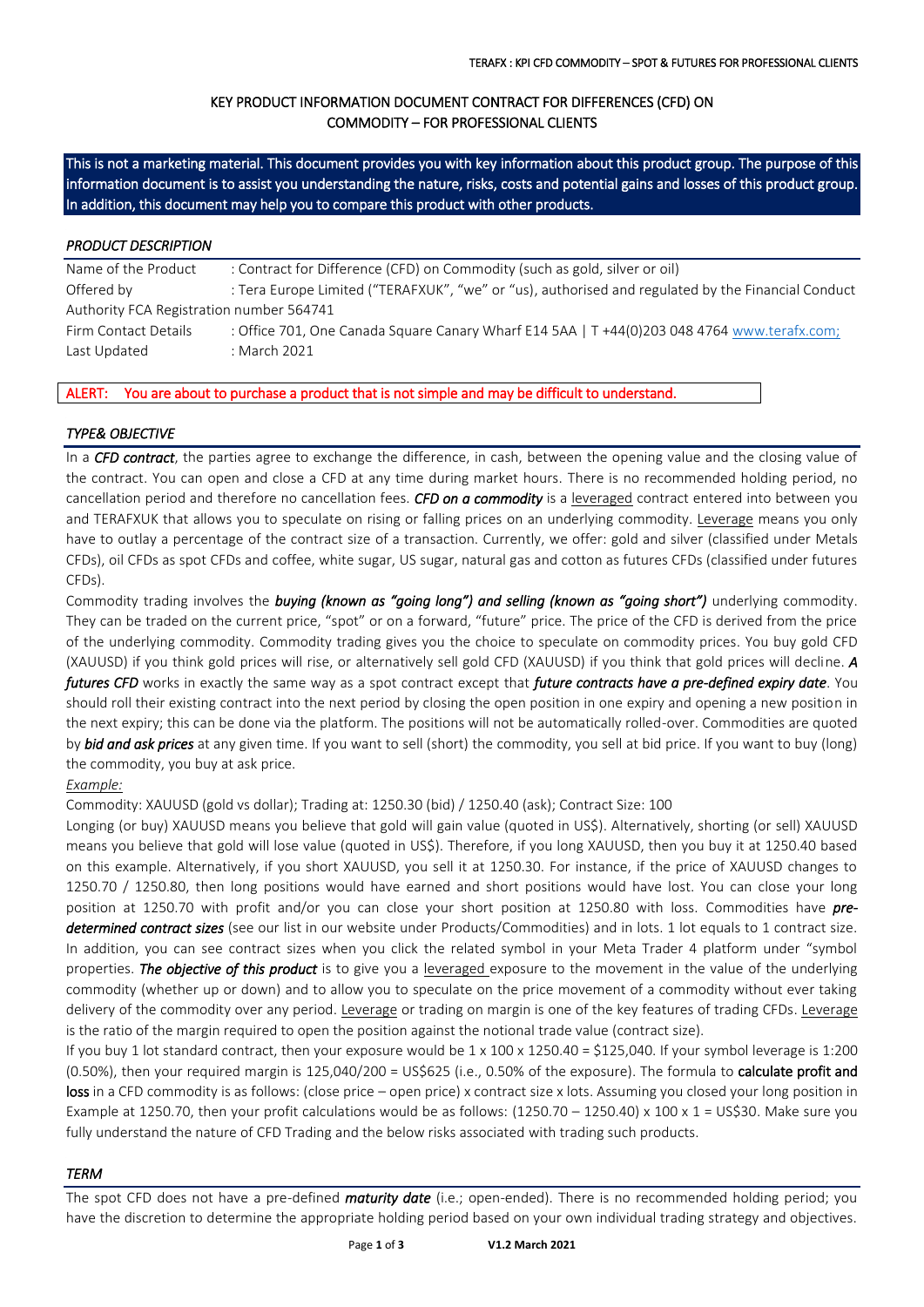A futures CFD *has a pre-defined expiry date*; thus you should (if you do not want position to be liquidated) roll your existing contract into the next period by closing the open position in one expiry and opening a new position in the next expiry (for instance, from February expiry to March expiry). The positions will not be automatically rolled-over. In addition, you must maintain sufficient margin in your account to keep your positions open. Trading on margin means you could quickly lose your trading balance.

### *INTENDED INVESTOR*

Professional investors (you need to meet the professional client eligibility criteria to be a professional investor; see our website for details) aiming to speculate on movements in commodities market:

- The investor must have a high risk tolerance
- The investor must be aware of the fact that losses may exceed deposits
- The investor must understand the mechanics and risks of leveraged trading including the use of margin

### *RISKS*

| Risk Indicator: |                |  |  |  |  |  |                       |  |  |  |  |
|-----------------|----------------|--|--|--|--|--|-----------------------|--|--|--|--|
|                 | 1 - Lower Risk |  |  |  |  |  | $\cdots$<br>-<br>אכוח |  |  |  |  |
|                 |                |  |  |  |  |  |                       |  |  |  |  |

The above summary risk indicator is a guide to the level of risk of this product compared to other products. It shows the probability of incurring a monetary loss on the product due to market changes, or as a result of TERAFXUK being unable to pay money out. We have classified this product as 7 out of 7 (i.e., highest risk class). This risk factor includes the assumption that you can hold the product even for a short period of time for speculation purposes. This rates the potential losses from future performance at a very high level (7) and poor market conditions could impact our capacity (6) to pay you. The product can be denominated in a currency other than the currency of your account; therefore the return can be subject to additional changes, depending on the exchange rate fluctuations. The risk indicator assumes you keep the product. The product does not include capital protection against market risk.

- o Leverage Risk: Trading risks are magnified by leverage. CFD trading requires you to maintain a certain level of funds (called margin) in your account to keep your positions open. It is calculated by taking a percentage of the contract size as explained above in Example. As the exposure is significantly higher than the margin due to leverage, a small adverse movement in the underlying commodity may cause a substantial loss to your deposit. See our scenario analysis at the bottom of this document to have a better understanding.
- o Currency Risk: The contract currency of the CFD may be different from the base currency of your account. For instance, your account/base currency may be GBP however, you may trade XAUUSD (gold quoted in US\$). The final proceed you will get depends on the exchange rate between the two currencies (GBP and US\$). The proceeds may not be worth as much as they would have been at the onset of trade due to an adverse movement in the exchange rate. This risk is not considered in the indicator shown above.
- o Counterparty risk: CFDs are "Over the Counter" (OTC) products, implying that they are not traded on a licensed financial market or on an organized exchange such as London Stock Exchange. Basically, CFD is a contract entered into between you and us. The CFD products that we offer can only be closed with us and not with any other CFD provider. Therefore, you are exposed to the risk of TERAFXUK as a counterparty. We may not be able to fulfil our obligations to you including the risk that we may not be able to pay you. In this case, you could lose your entire deposit, however, you may benefit from a consumer protection scheme (FSCS). Please refer to [www.fscs.org.uk](http://www.fscs.org.uk/) for detailed information. The risk indicator shown above does not consider the consumer protection.
- o TERAFXUK does not segregate all professional client funds from its own money in accordance with FCA's Client Asset rules. Where you are required to provide us with variation margin, such money will cease to be client money and we will transfer the money out of the client segregated account. We will hold the variation margin under a title transfer collateral arrangement (TTCA).
- $\circ$  Margin Risk: We may close your open CFD trade if you do not maintain the minimum margin that is required, if you are in debt to us, or if you contravene market regulations. This process may be automated.
- o Gap/Slippage Risk: Markets are sometimes very volatile, especially during data announcements and volatility tend to rise under unexpected developments regarding a currency. The quoted prices may move sharply from one level to the next, implying that your order may be executed at a worse price than you had intended.
- o Technical Risks: Trading largely depends on technology; i.e., PC, mobile phone, tablets and internet are used to connect and trade for your own account. Therefore, disruptions in said services may lead to delays in the opening and closing of transactions. TERAFXUK assumes no responsibility under these circumstances.